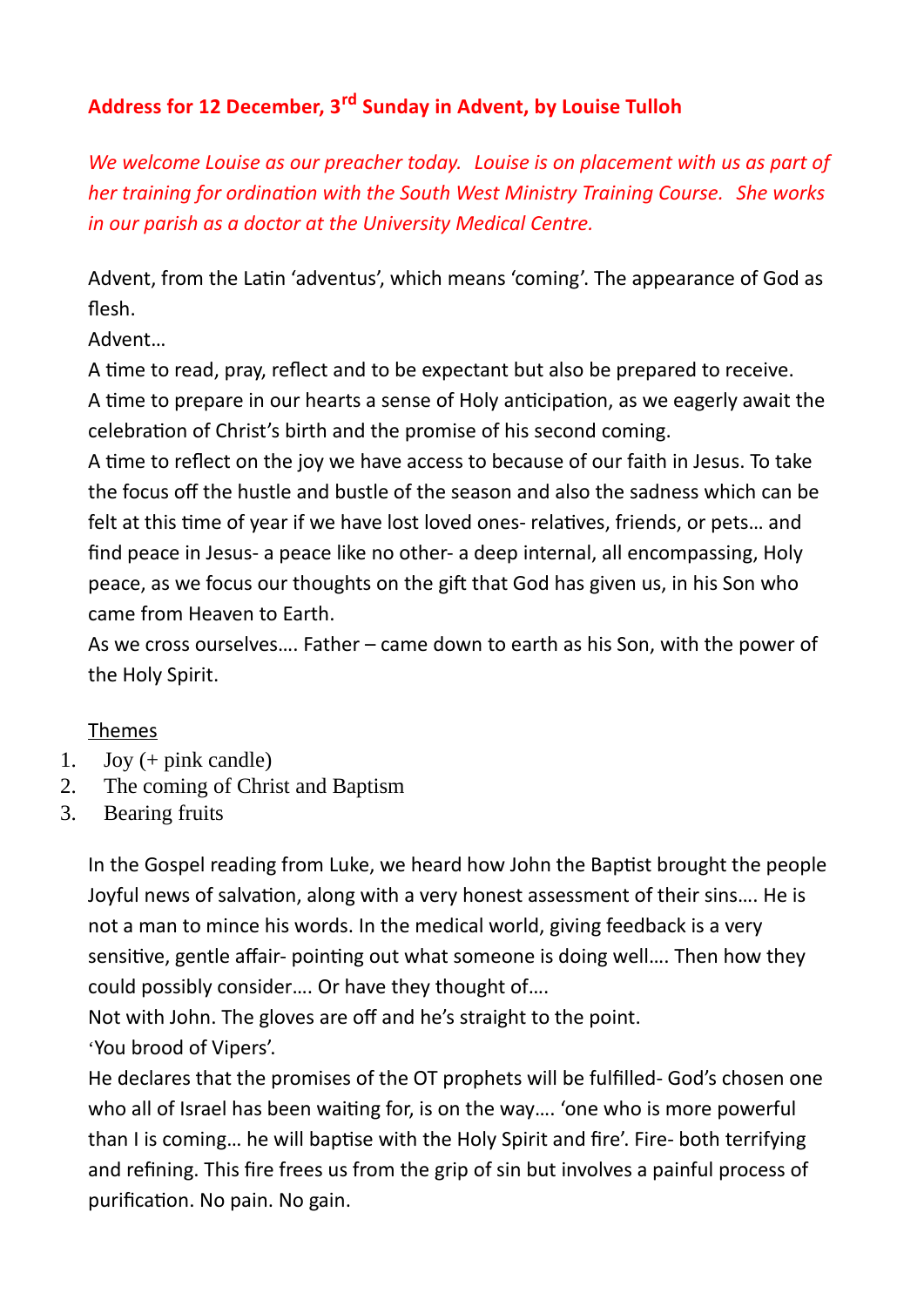John also came with warnings- The assumption that race/ nation would guarantee their salvation, without repentance- 'oh no' says John.

What John was saying was radical. Being Jewish is not enough. Just because you have Abraham don't think you have it made. You must turn from sin and live the right kind of life.

So…. In John the Baptist style…. You brood of Vipers…. Are we guilty of this too ? Do we think that because we believe in Jesus and come to Church that we are in through the door and don't need to do anything else…? We are called to live lives which honour and glorify God, lives which seek to serve God, and this helps bring us purpose, we discover why we were created. I meet so many patients who are looking for 'something more' – a purpose, a sense of fulfilment, they ask 'what's the point', 'why am I here'? We are intrinsically programmed to be seekers- however this will not be found by taking up yoga or going vegan …...the answer is God's revelation to us in Jesus.

John came with challenges too – repent and be baptised-

Baptism- for 1<sup>st</sup> century Jews, was a ritual cleansing. You were now clean before God. Your sinful nature had been washed away and you were a new person. The Baptism liturgy links to the passion and resurrection of Christ and connects to the theme of redemption. We share in Christ's death- we die to selfishness, individualism, addiction, self-focus and rise to self- giving, sacrifices, fresh starts, hope, new depths of relationship with God and new ethical orientations as a disciple of Jesus.

There is much imagery and symbolism in Baptism- You wear a white robe- signifying purity, putting on Christ as in Pauls letters, or the robe of sanctity which Thomas Aquinas spoke of.

You are cleansed with water- signifying removal of original sin or the forgiveness of past sins, imagine the water as the love of God pouring on to you, not just that day but every day…. and you receive the Holy Spirit- the part where the magic really starts to happen.

The sign of the cross is made- you now belong to Christ; you are marked as his And you are given a lit candle- signifying light from darkness, Christ is the light of the world- recall the beautiful imagery in John's Gospel.

In the 4<sup>th</sup> century, the service would take place at dawn, you would go down to a baptismal pool, face west- where the sun sets- the region of darkness- you would stand on a goats skin- why you might ask…. A goat has horns and cloven hooves-